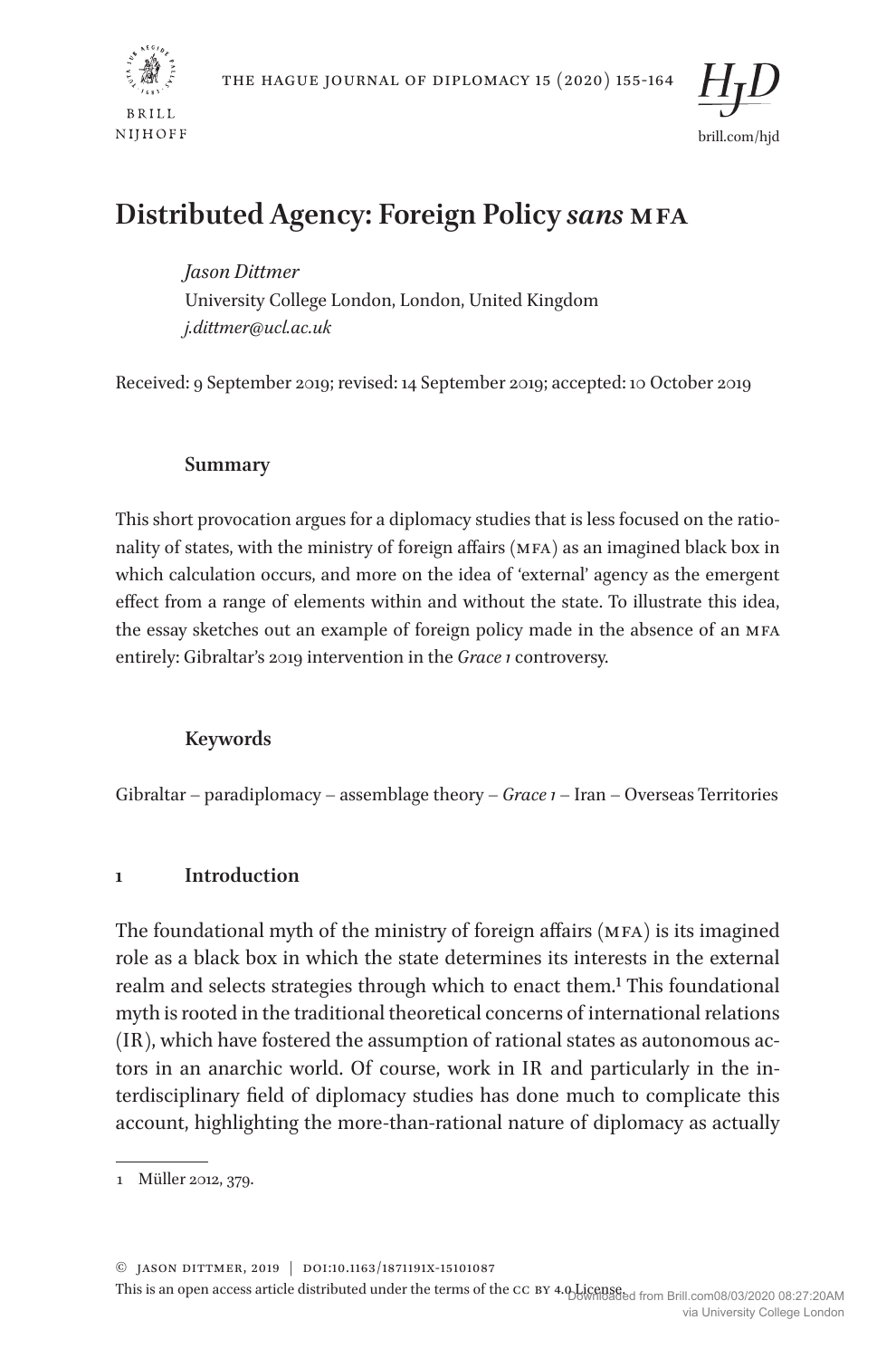practiced by human beings,<sup>2</sup> and also the diplomatic agency of cities, regions, non-governmental agencies, diasporas, religions, and other non-state actors.3 Nevertheless, it is because of the foundational myth that so many scholars have taken MFAs as an object of study, seeing them as a medium through which to examine the changing international system during a period of technopolitical transformation.4 This approach, often adopting the language of organisation studies and related fields, is interesting in that it points to the ways in which the MFA is multiply enmeshed. It is part of the larger state apparatus, and also part of the larger diplomatic system; buffeted by forces at work in both of these organisational ecosystems, the MFA can be seen less as an all-powerful agent of world politics and more like a tail being wagged by two different dogs. This short essay argues for an approach to MFAs that — paradoxically — decentres MFAs. It does so by advocating for an assemblage approach to diplomacy studies and international relations, an approach the author has written about extensively elsewhere, and which only briefly recaps here.<sup>5</sup> Here, he goes further by discussing how assemblage helps us to consider paradiplomacy (and other non-state diplomacies) by actors who lack an MFA entirely. He does so via a discussion of the 2019 *Grace 1* incident in Gibraltar, in which an Iranian oil tanker was interned by the Gibraltarian authorities. This essay's argument is that — at least in this case — we can see a distributed assemblage of foreign policy actors throughout multiple polities, collectively working towards coherence and agency.

### **2 Diplomatic Assemblages**

*Assemblage theory* refers to a wide range of Deleuzean-inspired theorisations of sociomaterial processes. It has a number of advantages for thinking about diplomacy and international relations, partly because of how obviously parallel its ontology is (i.e., it is fundamentally about relations) but also because of how it calls our attention to aspects of diplomacy that are generally neglected (materiality and the role of affect, for instance).

<sup>2</sup> Neumann 2002, 629; Pouliot and Cornut 2015, 298.

<sup>3</sup> Leffel 2018; Henders and Young 2016; Nganje 2014; Acuto 2013; Cornago 2010; McConnell, Moreau and Dittmer 2012.

<sup>4</sup> Hocking and Spence 2002; Hocking 2005; Moses and Knutsen 2001; Rana and Kurbalija 2007; Georgiadou 2013.

<sup>5</sup> Dittmer 2017.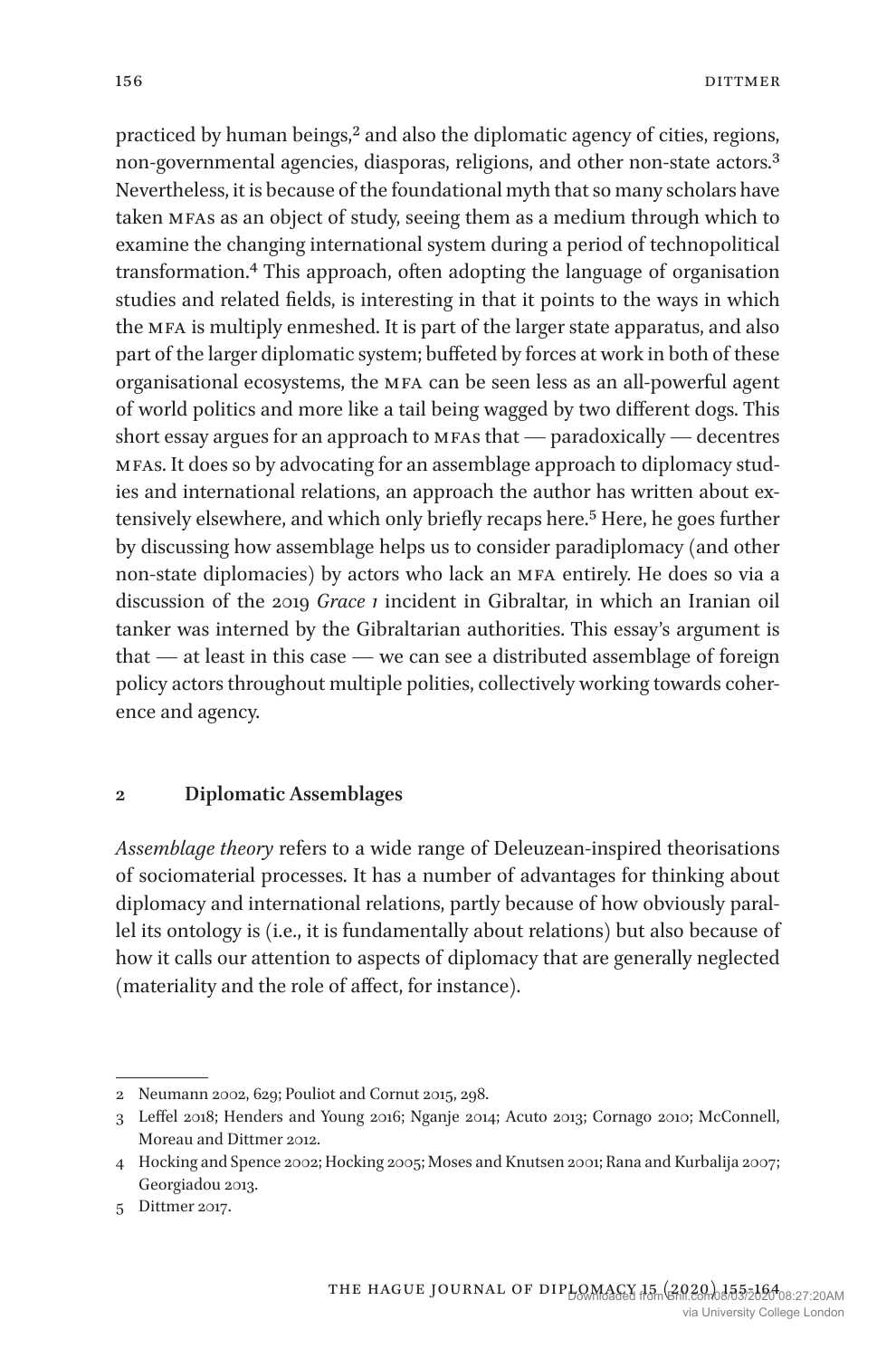Martin Müller surveys the literature on assemblages and asserts that there are five common characteristics of assemblages.6 First, assemblages are defined by relations of exteriority that form between constituent elements, and these relations mean that the whole exceeds the sum of the parts. That is, parts of the MFA are simultaneously parts of other assemblages, and these provide points of contact. One might think of an Ambassador, who is simultaneously part of the MFA assemblage *and* of the diplomatic corps where he or she is posted. This means that individual bodies serve as conduits between distinct assemblages, allowing affects to circulate and producing change. Indeed, Müller's second point is that assemblages are constantly becoming otherwise, with some constituent elements coming, going, and undergoing change all the time. This is clear at shorter temporalities, with staff coming and going from the building according to the rhythms of the 'daily grind', at the medium temporality with staff being trained and therefore transformed by their enmeshing in the bureaucracy,7 and at longer temporalities where we see cohorts and other generational shifts in the institution over time.8 Third, assemblages are heterogeneous; they are likely to be composed of a variety of bodies, objects and energies. For instance, in the author's previous work he called attention to the role of paper as a connective technology linking together embassies and MFAs in the 19th century. However, rather than some dematerialised abstract communication, this paper had volume and mass that materially impacted the workings of the British Foreign Office and the design of the new office.9 Fourth, because they are composed of elements that are externally oriented, assemblages are impossible to definitively delimit. For this reason, assemblage thinking involves an ecological approach rather than one of delimitation and stabilisation. For the purposes of this essay, 'no MFA is an island'; hence, the aforementioned interest by scholars in the MFA as a way into the topic of the overall diplomatic system. Finally, assemblages are potentially self-organising, tending towards expansion of their agencies without intent. We might see a parallel here in the well-known tendency of bureaucracies to expand in terms of ambition and resource needs. This is here conceptualised as a form of desire, or a will to power. In short, the turn to Gilles Deleuze and assemblage adds a register beyond power relations; the world is full of material forces that shape the ground on which international relations rest.

<sup>6</sup> Müller 2015, 28-29.

<sup>7</sup> Kuus 2016, 41-42.

<sup>8</sup> Otte 2011, 17.

<sup>9</sup> Dittmer 2016, 80.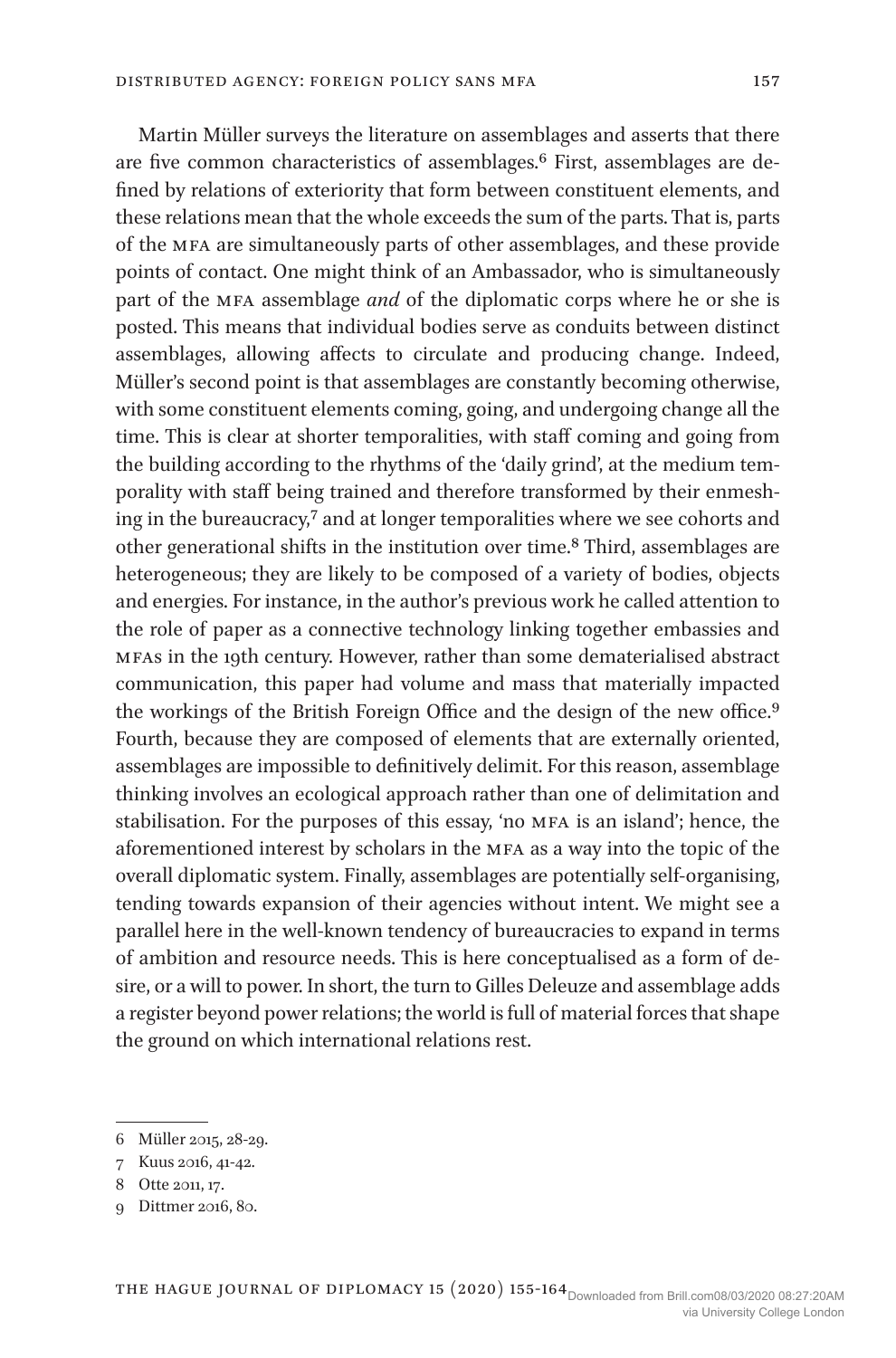What does all this mean for diplomacy? This essay argues that it posits a flat ontology for diplomatic studies, in which the MFA (or the state more broadly) is not 'above' individuals in a scalar sense but instead is an emergent agency that is performed into existence by ongoing relations among people, objects and energies. That much has been conceptualised before.10 Assemblage indicates, however, that elements engaged in an assemblage are changed in some way by that participation. The key concept here is *affect*, or the difference that being in relation makes. This can be a physical change of state; Manuel DeLanda gives the example of bringing a lit candle and a stick of butter into relation. The butter's melting is an affect of their relationship of proximity.11 In this essay, however, we can think of affect as the way in which being in relation shapes political subjectivities. Recall, for instance, the above example of how people in an MFA are trained, and therefore shaped, by institutionalisation.

But this essay goes further, highlighting that diplomacy indicates the formation of relations that connect MFAs, allowing affects to circulate between them and thereby opening up the potential for altered political subjectivities among all those participating. Here, then, is a potential point of contact with the larger literature on diplomatic cultures and international society.12 But more crucially, it points to how the MFA indeed is not a black box; instead, it always is already enmeshed in the world of affects that it seeks to control. That is, each state's collective political subjectivity is constantly emergent from the seething, pulsing affects of the wider diplomatic sphere.<sup>13</sup>

So far, so good. But what does assemblage thought do for our understanding of polities — like Gibraltar — that do not have an MFA? As a British Overseas Territory, Gibraltar is a polity that (since its 2006 Constitution) has control over virtually every aspect of its own politics, except foreign affairs and defence. These remain the prerogative of the United Kingdom, represented in Gibraltar by the Governor. Nevertheless, because of ongoing contestation of Gibraltar's right to self-determination by the Spanish government, and more recently because of the need to deal with Brexit negotiations, Gibraltar has a history of representing itself in international forums such as the UN and the European Union (EU), despite having no dedicated MFA. By examining the *Grace 1* incident, this essay highlights how foreign policy emerges out of a virtual MFA, distributed across multiple polities.

<sup>10</sup> Mitchell 1991, 89.

<sup>11</sup> DeLanda 2006, 33.

<sup>12</sup> Bull 1977, 304; Sharp 2009, 11; Dittmer and McConnell 2016, 105.

<sup>13</sup> Dittmer 2017, 8-9.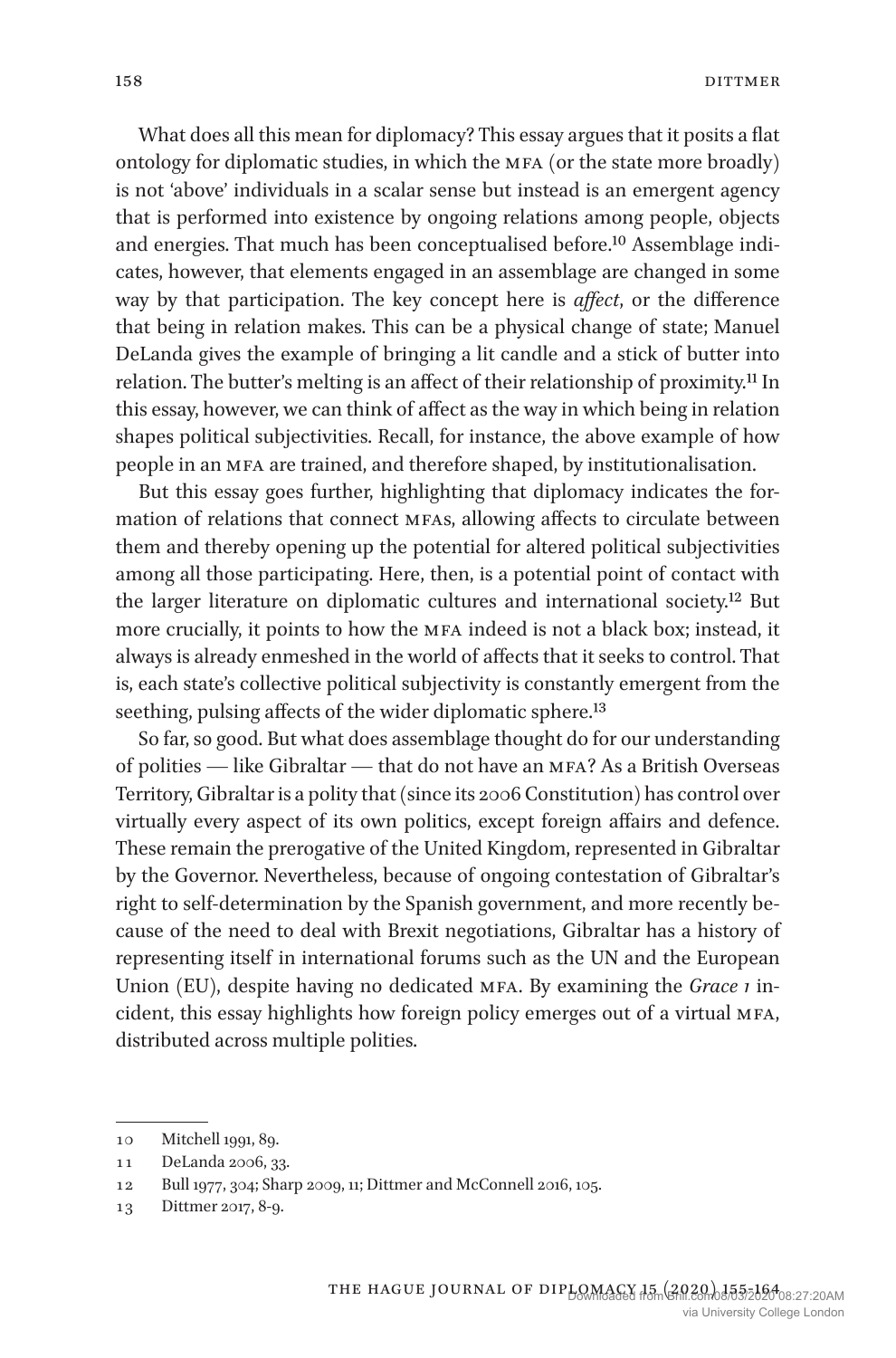#### **3 The** *Grace 1* **Incident**

The *Grace 1* was a Panamanian-flagged oil tanker seized by British Royal Marines on 4 July 2019 when it entered Gibraltarian territorial waters. This seizure was justified by EU sanctions on Syria, as the *Grace 1* was involved in bringing Iranian oil to the Syrian regime (at the time of this writing, Gibraltar and the UK are still part of the EU). Indeed, Panama had revoked its registration of the vessel over a month earlier because the ship was believed to be implicated in the breaking of sanctions.14 Gibraltar released the ship on 15 August 2019 with a promise from the Iranians that the ship — now Iranian-flagged and renamed the *Adrian Darya 1* — would not deliver the oil to Syria. However, it is widely believed that the oil did eventually make its way to Syria, and that the release of the *Adrian Darya 1* was agreed by the Gibraltarian authorities despite a US warrant for its detention — as a *quid pro quo* for a British-flagged tanker that had been subsequently detained by the Iranians in the Straits of Hormuz (the *Stena Imperio*).15

The incident is likely to remain a footnote in the long, contentious history of UK-Iranian diplomacy. However, what makes it interesting here is the agency afforded to HM Government of Gibraltar in the media accounts of the *Grace 1*'s seizure. Indeed, the role of the UK government — outside the provision of the Royal Marines, who were flown in from England for the operation — is backgrounded to an astonishing degree, with 'Gibraltar port and law enforcement agencies detain[ing] the super tanker and its cargo … with the help of the marines' and Gibraltar's Chief Minister Fabian Picardo subsequently writing 'to the presidents of the European Commission and European Council to give details of the sanctions that have been enforced'. The attribution of agency was complete when 'a spokesman for Prime Minister Theresa May said she welcomed the "firm action" by the Gibraltarian authorities'.16 Given that Gibraltar has no constitutional competency for foreign affairs or defence, and no MFA, how are we to make sense of this?

The quickest answer — which undoubtedly has some truth to it — is that the UK saw advantage in this formulation. It avoided the 'colonial' implications of acting through its Overseas Territories, for which the UK is frequently criticised at the United Nations, and gave the UK some plausible deniability given the delicate politics of the US-abandoned nuclear deal. However, in an interview conducted by the author during the crisis (23 July 2019), Gibraltarian Deputy

<sup>14</sup> Merkel 2019.

<sup>15</sup> See 'Iran Oil Tanker: Gibraltar Orders Release of Grace 1' 2019.

<sup>16</sup> This and previous, 'Oil Tanker Bound for Syria Detained in Gibraltar' 2019.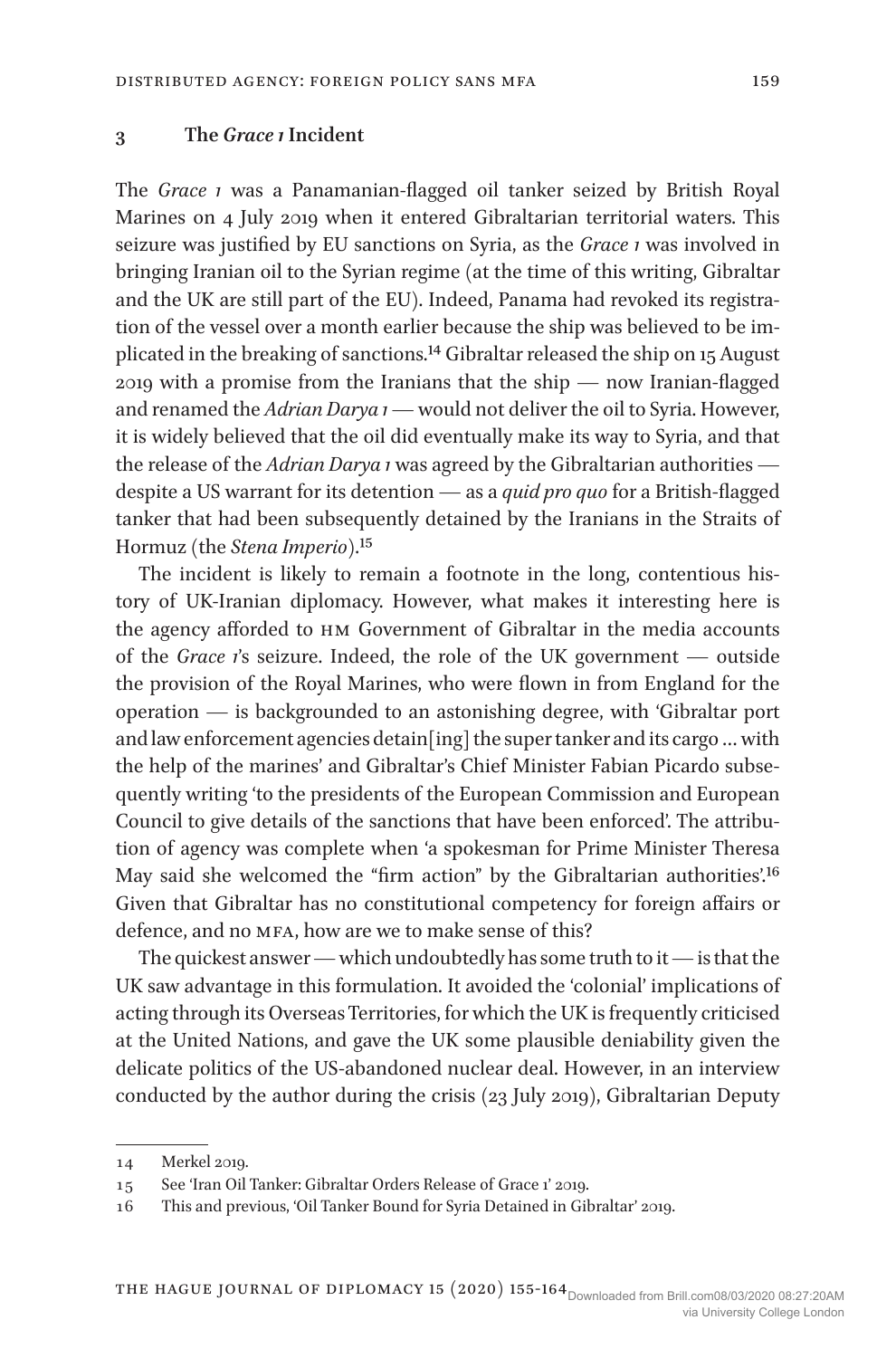Chief Minister Joseph Garcia indicates an altogether more complicated picture. He argues that the decision (to detain the *Grace 1*) was indeed a decision taken *in Gibraltar*. While the Chief Minister was the key decision-maker, the issue was taken up several times by the Gibraltar Contingency Council (GCC), which is jointly chaired by the Governor and the Chief Minister and includes elected officials from HM Government of Gibraltar as well as the Commissioner of Police and the Commander of British Forces in Gibraltar. The GCC combined two previously distinct committees, the Gibraltar Security Council (focused on external security threats) and the Civil Contingencies Committee (focused on domestic crises). 'The revised structure acknowledges that civil emergencies and security threats can easily overlap, requiring the Gibraltar Government and the Governor to be in a position to fulfil their respective constitutional roles swiftly and effectively'.17 In short, the practical advantages of linking up parts of Gibraltar governance during a crisis inspired this 2016 reform, which has muddied the constitutional distinction between defence/security and domestic matters. So, the decision to stop the *Grace 1* emerged out of an administrative context that blurred the boundaries between the Gibraltarian and UK polities. Garcia reports that the intelligence about the *Grace 1* came from the UK (although it ultimately probably originated in the United States),<sup>18</sup> as did the Royal Marines that composed the boarding party. This administrative hybridity is paralleled by the legal framework in which Gibraltar undertook the operation, which was based on EU sanctions that had been agreed by the EU Council (including the UK). And yet the final decision ultimately remained in Gibraltarian hands. In the words of Garcia, 'I think the decision to act or not to act, and the decision by the police to request military assistance to enforce EU sanctions … , were decisions taken here, after discussion and engagement'.19

This situation, however, is part of a broader effort by Gibraltar to represent itself, as described above. Indeed, Gibraltar regularly represents itself in London, Brussels, New York (the UN), and Washington, DC. This is primarily undertaken by the Chief Minister and the Deputy Chief Minister (who has the portfolio for Europe, and consequently for Brexit). Garcia reports that this representation does not run into conflict with UK diplomacy, in part because it is conducted in assemblage with the UK foreign policy apparatus. This does not mean that Gibraltar's interests are always the same as the UK's (as Brexit shows) but rather that many of the material assets that enable Gibraltar to represent itself are formally part of the British state (like the intelligence

<sup>17</sup> Reyes 2016.

<sup>18</sup> Dittmer 2015, 609-610.

<sup>19</sup> Joseph Garcia, Gibraltarian Deputy Chief Minister, interviewed by the author, 23 July 2019.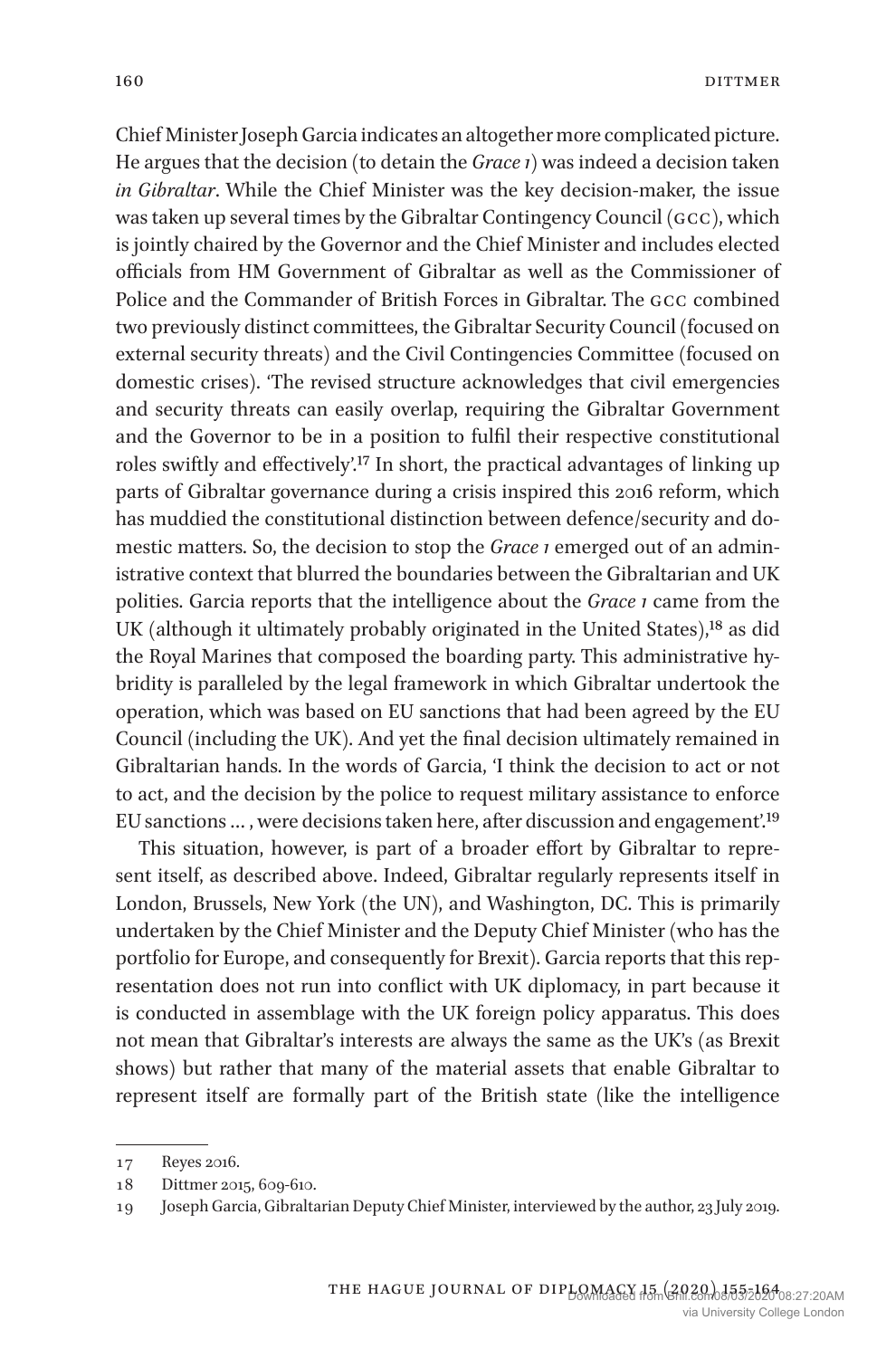assets that produced the *Grace 1* incident). Consequently, the external agency of Gibraltar is affected by the UK foreign policy apparatus, and vice versa. Whenever a Gibraltarian delegation goes to Washington or New York, they always meet with the British Ambassador to coordinate their action. Again according to Garcia, 'We work together with the UK assets, and they have more assets. And I think even though we're quite small we do punch above our weight'. The focus on 'material assets' in this description of Gibraltarian agency recalls the shared materials of assemblage, which allow affects to circulate and agencies to emerge.20

Of course, until Brexit finally happens, the UK is also enmeshed in the European External Action Service (EEAS), which itself affects British foreign policy making.21 For many Member States, the EEAS has enhanced its diplomatic presence around the world through the pooled resources of the EU (although the UK has availed of this less than have other Member States).22 Indeed, it is the larger EU context of sanctions that justified the *Grace 1* incident, and the British context of intelligence and military force that enabled the vessel to be halted. Crucially though, it is the postcolonial context of Gibraltar that led to the ultimate decision being located with the Chief Minister of a government presiding over a mere 34,000 people. We can therefore start to conceptualise the virtual MFA of Gibraltar as a kind of distributed agency, enmeshed multiply in the UK foreign policy apparatus and the EU's EEAS, and emergent from the complex interactions of all its elements.

#### **4 The Absent MFA**

Gibraltar is, of course, a pretty unusual case. Critics might dismiss this mini case study as the exception that proves the rule. Other parallel contexts, however, come to mind: most obviously, the European External Action Service which coordinates Member State agencies but is also a lever for those Member States' agencies to pull. We might also consider the realm of social media, which increasingly fragments the voice of the MFA as individual personalities air their views, with algorithms prioritising some voices over others. However, more radically, the *Grace 1* points us to a different way of thinking about diplomacy one that displaces the MFA and the assumption of a rational state that has ensconced it at the centre of diplomacy. Instead, this essay posits a world of

<sup>20</sup> Garcia interview.

<sup>21</sup> Dittmer 2017, 106.

<sup>22</sup> Bachmann 2016, 3.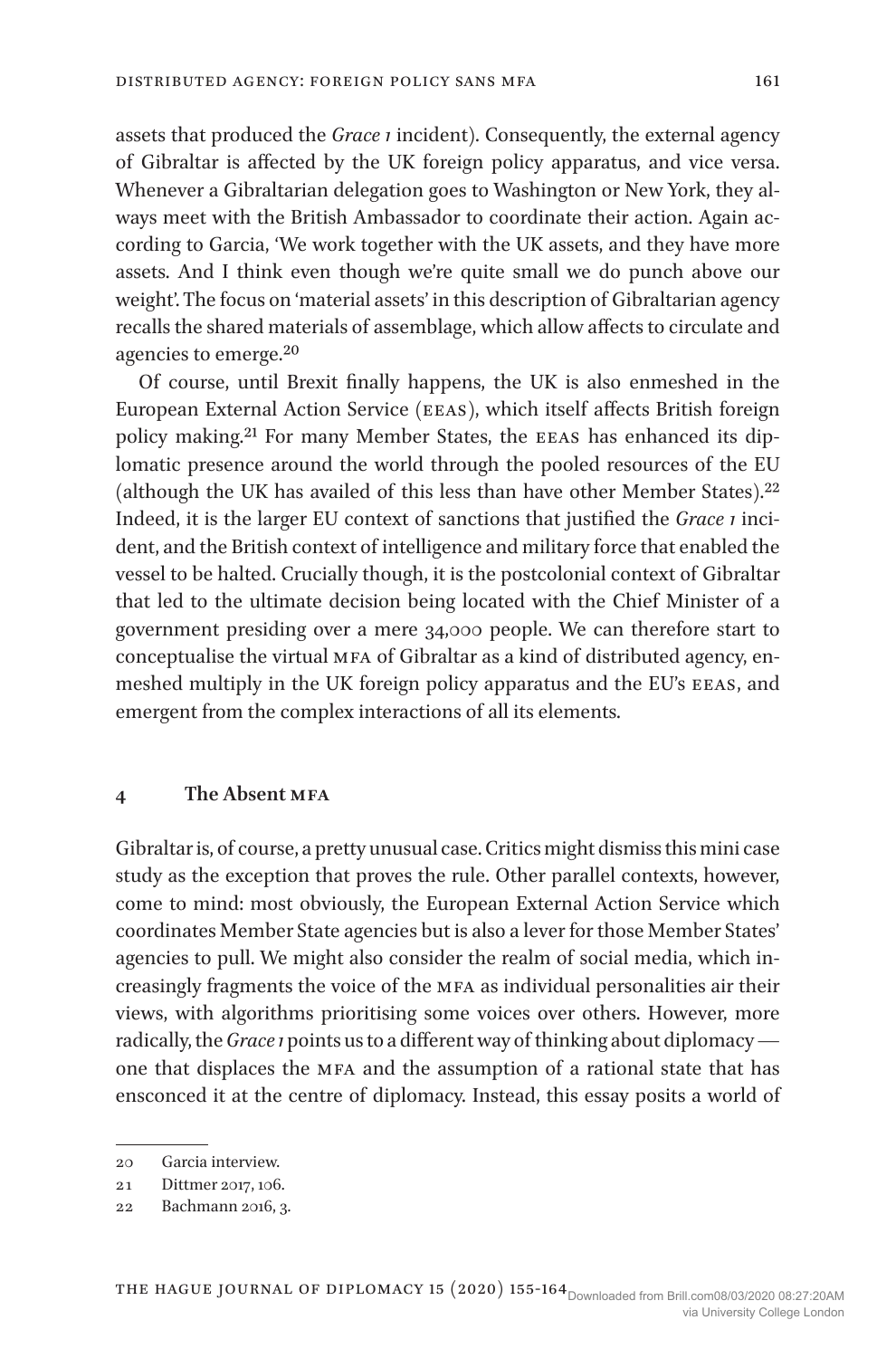forces acting on and through a range of human and non-human actors, producing political subjects who act, or are seen to act, in the international realm. MFAs are, of course, part of that world of forces and, indeed, many of the political subjects in whom diplomacy studies scholars are interested can be found within their walls. However, they are not a black box; rather they are fully open to the outside world, and we should study all the relations — diplomatic or otherwise — that enable diplomatic agency to appear in the world.

#### **Bibliography**

- Acuto, Michele. 'World Politics by Other Means? London, City Diplomacy and the Olympics'. *The Hague Journal of Diplomacy* 8 (3-4) (2013), 287-311.
- Bachmann, Veit. *European External Action: The Making of EU Diplomacy in Kenya* (London: Routledge, 2016).
- Bull, Hedley. *The Anarchical Society: A Study of Order in World Politics* (London: Macmillan, 1977).
- Cornago, Noé. 'On the Normalization of Sub-State Diplomacy'. *The Hague Journal of Diplomacy* 5 (1-2) (2010), 11-36.
- DeLanda, Manuel. *A New Philosophy of Society: Assemblage Theory and Social Complexity* (London: Continuum, 2006).
- Dittmer, Jason. 'Everyday Diplomacy: UKUSA Intelligence Cooperation and Geopolitical Assemblages'. *Annals of the Association of American Geographers* 105  $(3)$  (2015), 604-619.
- Dittmer, Jason. 'Theorising a More-than-Human Diplomacy: Assembling the British Foreign Office, 1839-1874'. *The Hague Journal of Diplomacy* 11 (1) (2016), 78-104.
- Dittmer, Jason. *Diplomatic Material: Affect, Assemblage and Foreign Policy* (Durham: Duke University Press, 2017).
- Dittmer, Jason and Fiona McConnell. 'Diplomatic Cultures'. In *The SAGE Handbook of Diplomacy*, eds. Costas Constantinou, Paul Sharp and Pauline Kerr (London: SAGE, 2016), 104-113.
- Georgiadou, Elena. 'The Greek Ministry of Foreign Affairs in the Transforming World Politics: Between Isomorphism and Path Dependence'. *The Hague Journal of Diplomacy* 8 (2) (2013), 139-160.
- Henders, Susan and Mary Young. '"Other Diplomacies" of Non-State Actors: The Case of Canadian-Asian Relations'. *The Hague Journal of Diplomacy* 11 (4) (2016), 331-350.
- Hocking, Brian, ed. *Foreign Ministries: Change and Adaptation*, 2nd ed. (New York: Palgrave Macmillan, 2005).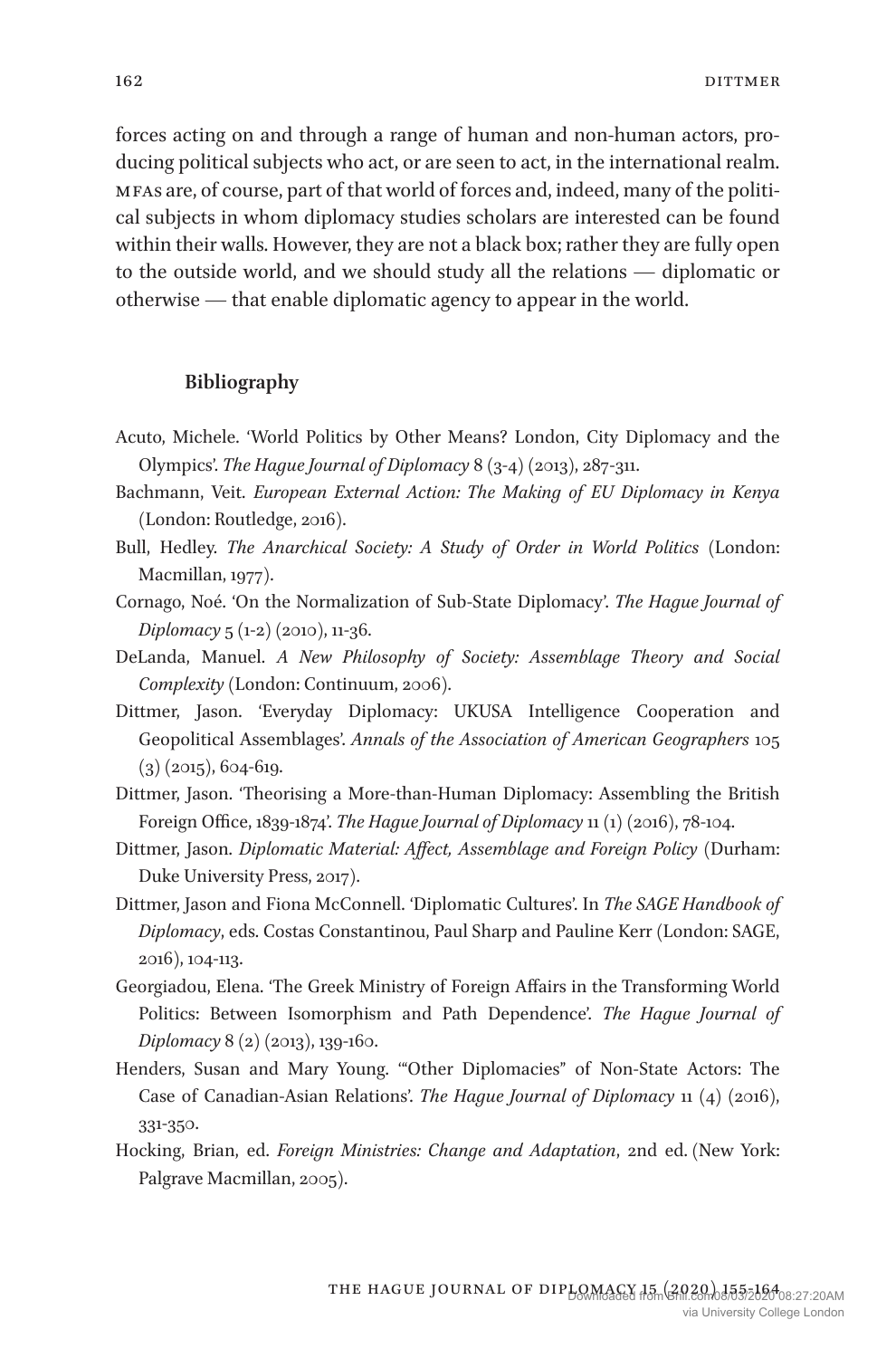- Hocking, Brian and David Spence, eds. *Foreign Ministries in the EU: Integrating Diplomats* (Houndmills: Palgrave Macmillan, 2002).
- Kuus, Merje. 'Diplomacy and Audit: Technologies of Knowledge in Europe'. *Geoforum* 68 (1) (2016), 39-47.
- 'Iran Oil Tanker: Gibraltar Orders Release of Grace 1'. *BBC News*, 15 August 2019. https:// www.bbc.co.uk/news/uk-49362182.
- Leffel, Benjamin. 'Animus of the Underling: Theorizing City Diplomacy in a World Society'. *The Hague Journal of Diplomacy* 13 (4) (2018), 502-522.
- McConnell, Fiona, Terri Moreau and Jason Dittmer. 'Mimicking State Diplomacy: The Legitimizing Strategies of Unofficial Diplomacies'. *Geoforum* 43 (4) (2012), 804-814.
- Merkel, Dana. 'U.S. Power to Seize Oiler Grace 1, Now under Iranian Flag, Is Limited by International Law'. *USNI* News, 29 August 2019. https://news.usni.org/2019/08/29/ u-s-power-to-seize-oiler-grace-1-now-under-iranian-flag-is-limited-by-inter national-law.
- Mitchell, Timothy. 'The Limits of the State: Beyond Statist Approaches and Their Critics'. *American Political Science Review* 85 (1) (1991), 77-96.
- Moses, Jonathan and Torbjørn Knutsen. 'Inside out: Globalization and the Reorganization of Foreign Affairs Ministries'. *Cooperation and Conflict* 36 (4) (2001), 355-380.
- Müller, Martin. 'Opening the Black Box of the Organization: Socio-Material Practices of Geopolitical Ordering'. *Political Geography* 31 (6) (2012), 379-388.
- Müller, Martin. 'Assemblages and Actor-Networks: Rethinking Socio-Material Power, Politics and Space'. *Geography Compass* 9 (1) (2015), 27-41.
- Neumann, Iver. 'Returning Practice to the Linguistic Turn: The Case of Diplomacy'. *Millennium: Journal of International Studies* 31 (3) (2002), 627-651.
- Nganje, Fritz. 'The Developmental Paradiplomacy of South African Provinces: Context, Scope and the Challenge of Coordination'. *The Hague Journal of Diplomacy* 9 (2) (2014), 119-149.
- 'Oil Tanker Bound for Syria Detained in Gibraltar'. *BBC News*, 4 July 2019a. https://www .bbc.co.uk/news/uk-48865030.
- Otte, T.G. *The Foreign Office Mind: The Making of British Foreign Policy*, 1865-1914 (Cambridge: Cambridge University Press, 2011).
- Pouliot, Vincent and Jérémie Cornut. 'Practice Theory and the Study of Diplomacy: A Research Agenda'. *Cooperation and Conflict* 50 (3) (2015), 297-315.
- Rana, Kishanv and Jovan Kurbalija, eds. *Foreign Ministries: Managing Diplomatic Networks and Optimizing Value* (Valetta: DiploFoundation, 2007).
- Reyes, Brian. 'New Structure Enhances Rock's Response to Security Threats and Emergencies'. *Gibraltar Chronicle*, 5 December 2016. https://www.chronicle.gi/ new-structure-enhances-rocks-response-to-security-threats-and-emergencies/.